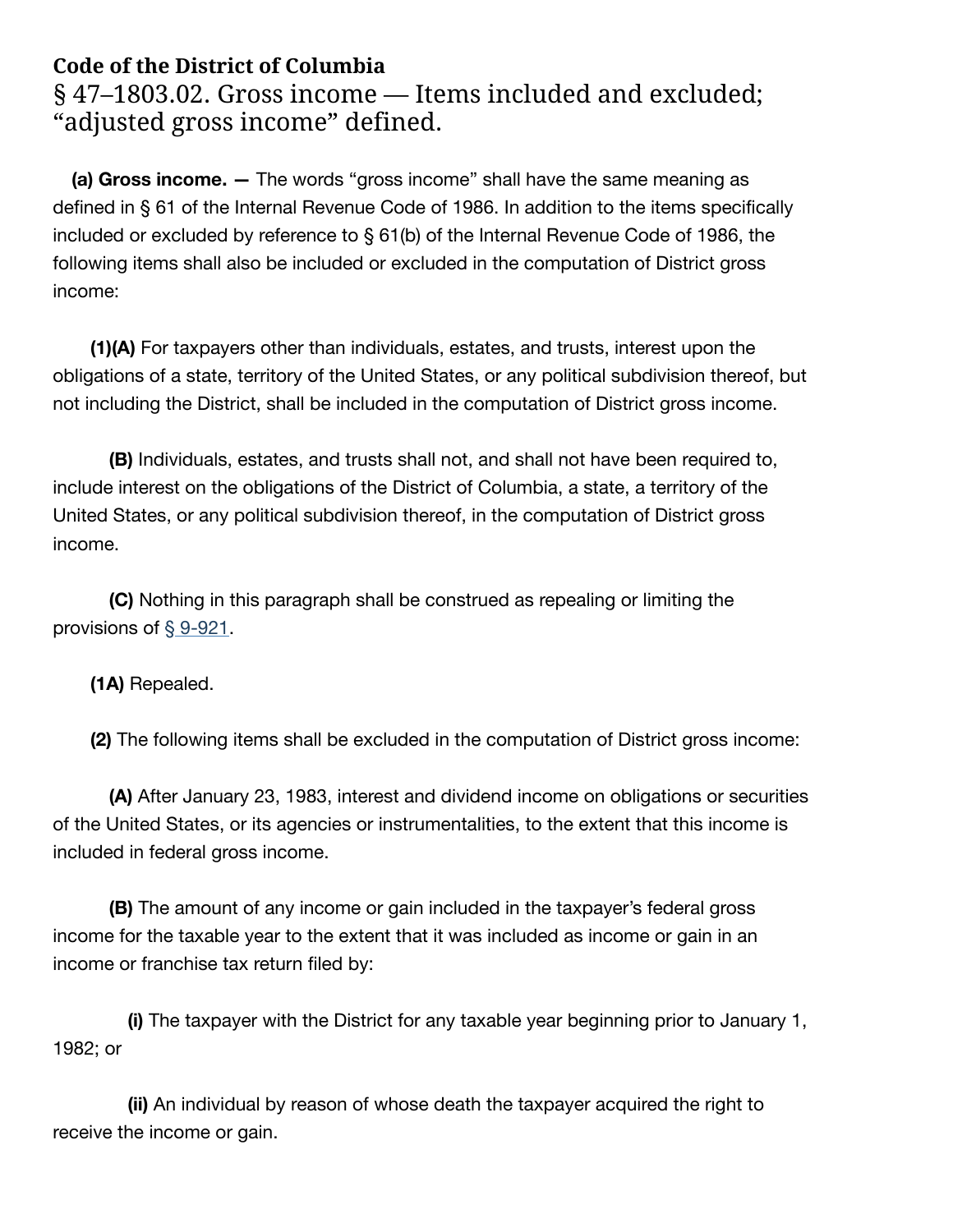**(C)** The amount of any trust distribution to the taxpayer included in his federal gross income for the taxable year to the extent that such amount was previously taxed to the trust by the District.

**(D)** In the case of any person entitled to the distributive share of a trade or business net income that is from an unincorporated business as defined in § [47-1808.01,](https://code.dccouncil.us/us/dc/council/code/sections/47-1808.01) an amount equal to the pro rata distributive share, to the extent that portion of the distributive share so excluded is directly or indirectly reported by and taxed against any person under the provisions of this chapter.

**(E)** Any state or local income tax refund included in federal gross income.

**(F)** Income received or, in the case of a taxpayer reporting on an accrual basis, income accrued when the taxpayer was not a resident of the District.

**(G)** Income of any kind to the extent required by any treaty obligation of the United States, including reciprocal agreements between the United States and other countries relating to the taxability of their respective airlines and ships under foreign flag owned by foreign corporations.

**(H)** In the case of an International Banking Facility the gross income to the parent depository institution resulting from any IBF time deposit or any IBF loan; provided, however, that no expense or loss attributable to such income shall be allowed as a deduction under any other provision of this chapter, and; provided, further, that this exclusion from gross income shall not include any amount derived by an International Banking Facility from IBF time deposits or IBF loans if the loan or deposit of funds is secured by a mortgage, deed of trust, or other lien upon real property located within the District of Columbia.

**(I)** Income derived from the sale of tangible personal property to the United States by corporations and unincorporated businesses having their principal places of business located outside the District, which property is delivered from places outside the District for use outside the District; provided, however, that the taxpayer shall furnish to the Mayor a statement in writing of the amount of gross sales so made and, if required by the Mayor, a list of the names of the agencies of the United States through which such property was sold.

**(J)** Dues and initiation fees in the case of any club organized and operated exclusively for pleasure and recreation, no part of the net earnings of which inures to the benefit of any private individual or shareholder. As used in this subparagraph, the term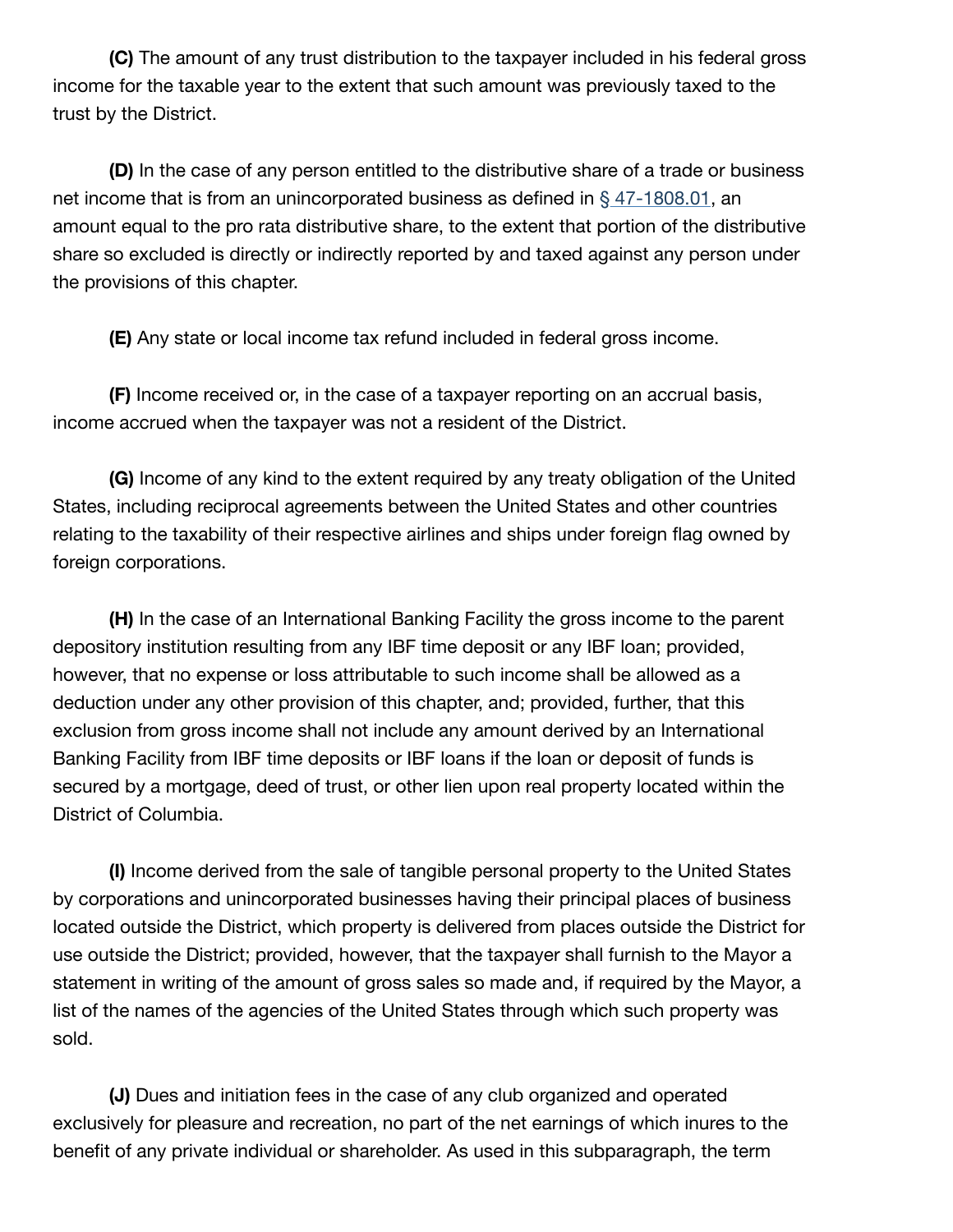"dues" means only sums paid or incurred by members on a monthly, quarterly, annual, or other periodic basis for the privilege of being members of such club and any pro rata assessment made against the members as such. The term "dues" does not include any sums paid or incurred by members or their guests for food, beverages, or other tangible personal property purchased or for the use of the club's social, athletic, sporting, and other facilities. The term "initiation fees" includes any payment, contribution, or loan, required as a condition precedent to membership, whether or not any such payment, contribution, or loan is evidenced by a certificate of interest or indebtedness.

**(K)** The amount of any compensation deferred under the employee deferred compensation program pursuant to  $\S$  [47-3601;](https://code.dccouncil.us/us/dc/council/code/sections/47-3601) provided, that the amount of any such compensation or any income attributable to the amount of compensation so deferred shall be includable in gross income for the taxable years in which such compensation or other income is paid or otherwise made available to the employee or other beneficiary.

**(L)** Social security and tier 1 railroad retirement benefits subject to taxation under § 86 of the Internal Revenue Code of 1986.

**(M)** Certain disability income payments excludable under § 105(d) of the Internal Revenue Code of 1986 before the enactment of the Social Security Amendments of 1983 (26 U.S.C. § 86).

**(N)(i)** Pension, military retired pay, or annuity income received from the District of Columbia or the federal government by persons who are 62 years of age or older by the end of the taxable year, except that the exclusion shall not exceed the lesser of \$3,000 or the actual amount of the pension, military retired pay, or annuity received during the taxable years; provided, that the pension, military retired pay, or annuity is otherwise subject to taxation under this chapter; provided further, that this sub-subparagraph shall apply for taxable years beginning before January 1, 2015.

**(ii)** Survivor benefits received from the District of Columbia or the federal government by persons who are 62 years of age or older by the end of the taxable year.

**(O)** Repealed.

**(P)** In the case of any person entitled to a share in the income of any corporation which is an S corporation as defined in section 1361(a) of the Internal Revenue Code of 1986, an amount equal to the pro rata share of the income, to the extent that the portion of the income so excluded is directly or indirectly reported by and taxed against any person under the provisions of this chapter.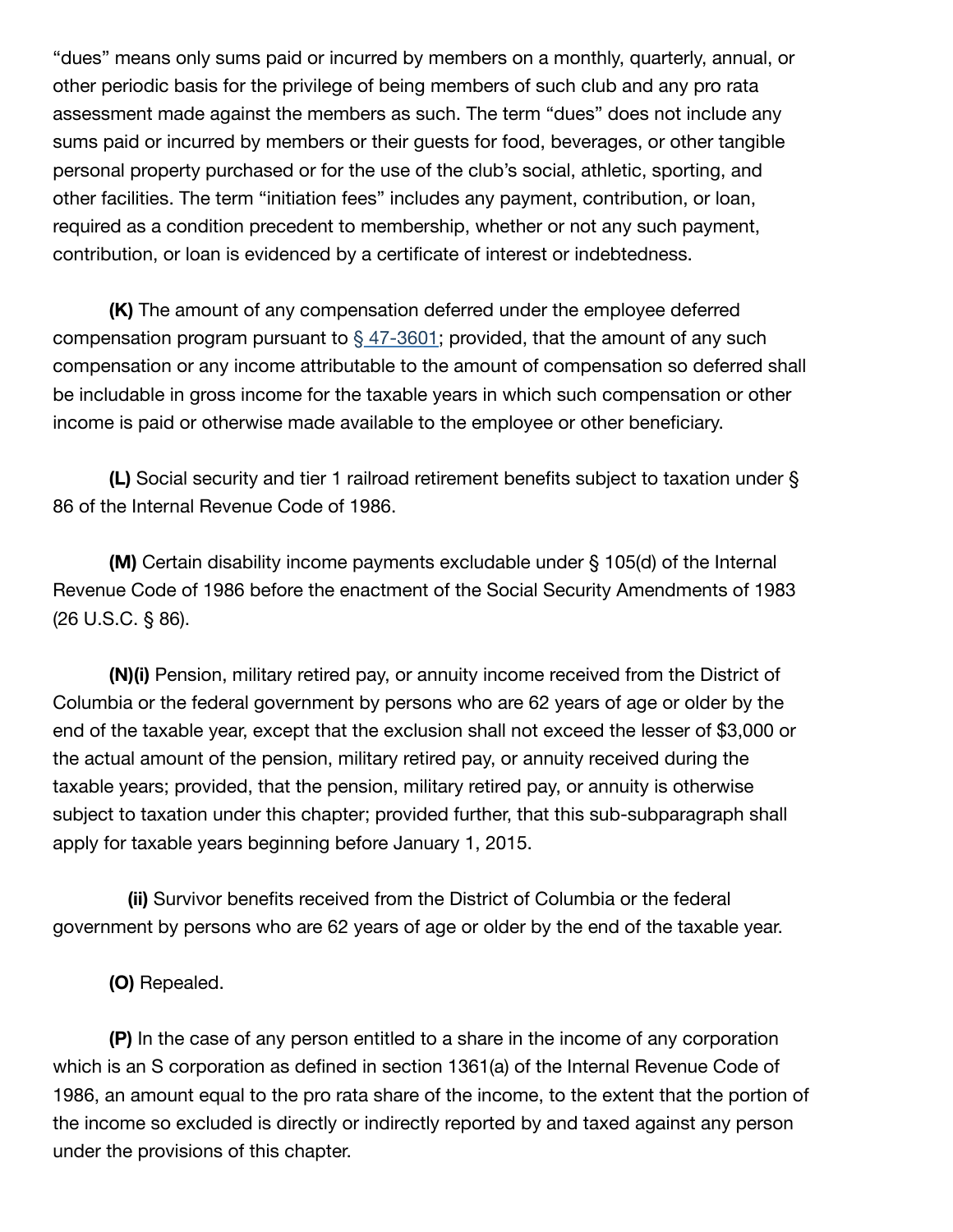**(Q)** Repealed.

**(R)** A relocation payment received under section 205 or 206 of the Housing Act of 2001 [§ [42-2851.05](https://code.dccouncil.us/us/dc/council/code/sections/42-2851.05) or § [42-2851.06\]](https://code.dccouncil.us/us/dc/council/code/sections/42-2851.06).

**(S)** The proceeds from the sale of, or the use of a transferred, tax credit under § [47-1806.08c](https://code.dccouncil.us/us/dc/council/code/sections/47-1806.08c) [repealed].

**(T)** Homeownership assistance received by the eligible employee through a certified employer-assisted home purchase program, as those terms are defined in § [47-1807.07,](https://code.dccouncil.us/us/dc/council/code/sections/47-1807.07) and used for the purchase of a qualified residential real property.

**(U)** The amount received by a claimant, excluding backpay (as defined in § 47- 1806.10(3) [§ [47-1806.10\(a\)\(3\)\]](https://code.dccouncil.us/us/dc/council/code/sections/47-1806.10#(a)(3))), frontpay (as defined in § 47-1806.10(5)  $[§ 47-1806.10(a)(5)]$  $[§ 47-1806.10(a)(5)]$  $[§ 47-1806.10(a)(5)]$ , or punitive damages, whether by agreement (as reasonably allocated) or suit and whether as a lump sum or periodic payments, on account of a claim of unlawful discrimination.

**(V)** Income derived from any source, not to exceed \$10,000, for a person who has been determined to have a permanent and total disability by the Social Security Administration, is receiving Supplemental Security Income or Social Security Disability, is receiving railroad retirement disability benefits, or is receiving federal or District of Columbia government disability payments; and, whose household adjusted gross income, as defined in  $\frac{47 - 863(a)(2)}{2}$ , is less than \$100,000.

**(W)** The amount of any health care insurance premium paid by an employer for a non-employee domestic partner, as the term "domestic partner" is defined in  $\S 32-701(3)$  $\S 32-701(3)$ .

**(X)** Loans awarded and [subsequently forgiven](https://code.dccouncil.us/us/dc/council/code/titles/1/chapters/3/subchapters/IV/parts/F) under [part F of subchapter IV of Chapter 3 of Title 1].

**(Y)** Fees retained by a retail establishment under [§ [8-102.03\(b\)\(1\)\]](https://code.dccouncil.us/us/dc/council/code/sections/8-102.03#(b)(1)).

**(Z)** Computations of discharge of indebtedness income under section 108(i) of the Internal Revenue Code of 1986.

**(AA)** The amount received by a taxpayer pursuant to § [8-1774.09](https://code.dccouncil.us/us/dc/council/code/sections/8-1774.09).

**(BB)** The amount received by a taxpayer from the following programs, whose funding is authorized by  $\S$  [8-152.02](https://code.dccouncil.us/us/dc/council/code/sections/8-152.02)]: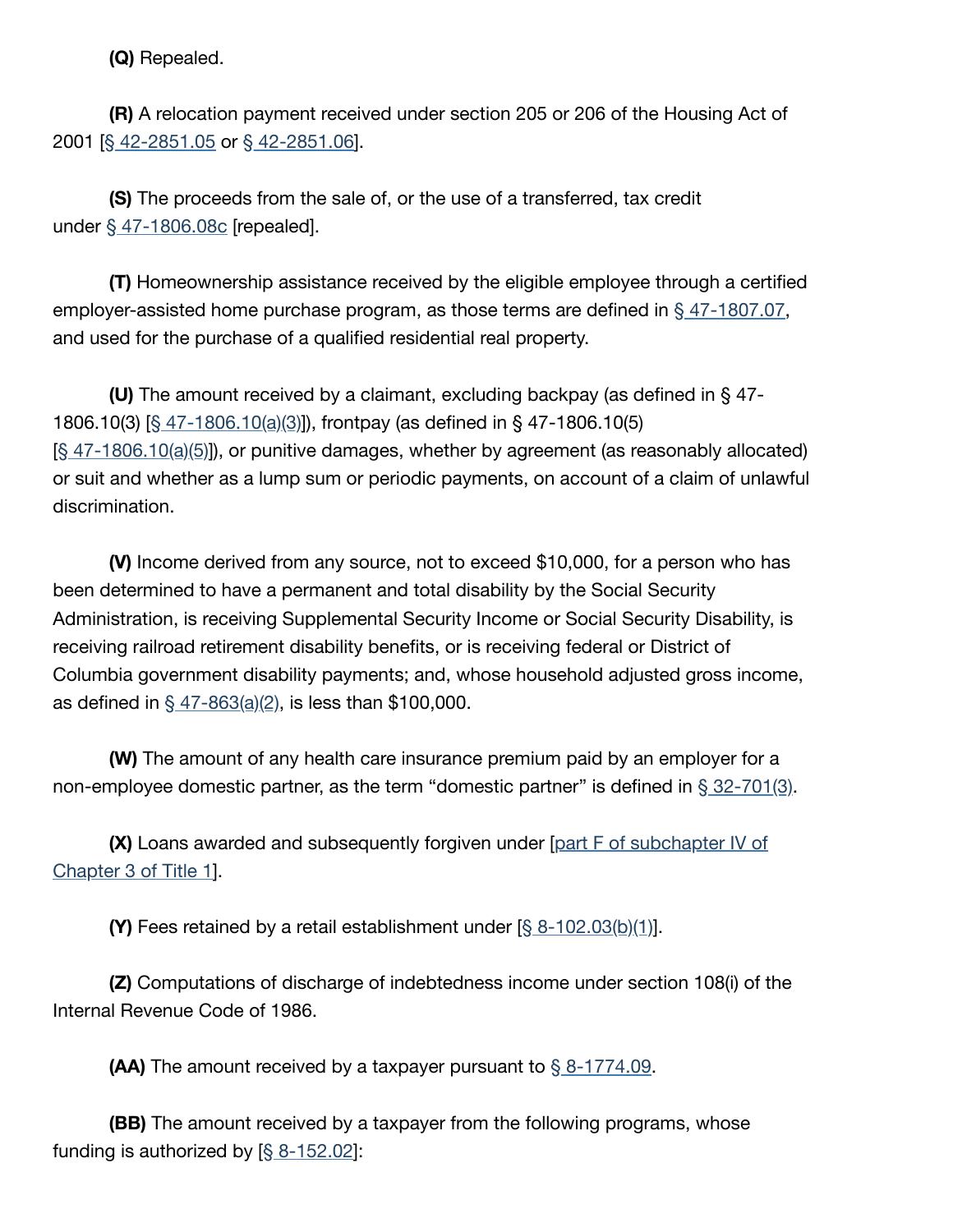**(i)** RiverSmart Communities: Demonstration Program;

**(ii)** RiverSmart Homes Incentive Program;

**(iii)** RiverSmart Homes Rebate Program; or

**(iv)** RiverSmart Rooftops Greenroof Rebate Program.

**(CC)** The amount received by a taxpayer pursuant to  $\left[\frac{8}{3}\right]$  [7-551.01\].](https://code.dccouncil.us/us/dc/council/code/sections/7-551.01)

**(DD)** The amount received by a taxpayer from the Home Composting Incentive Program pursuant to  $\S$  8-1031.12a.

**(EE)** [Repealed].

**(FF)** The amount received by a taxpayer pursuant to  $\S$  [7-2831\(b\)](https://code.dccouncil.us/us/dc/council/code/sections/7-2831#(b)).

**(GG)** Small business loans awarded and subsequently forgiven under section 7A of the Small Business Act, approved March 27, 2020 (134 Stat. 297; 15 U.S.C. § 636m).

**(HH)** Public health emergency small business grants awarded pursuant to section 2316 of the Small and Certified Business Enterprise Development and Assistance Act of 2005, effective June 24, 2021 (D.C. Law 24-9; 68 DCR 6913) [Expired].

**(II)** Public health emergency grants authorized pursuant to [§ [1-309.13\(m\)\(1\)\]](https://code.dccouncil.us/us/dc/council/code/sections/1-309.13#(m)(1)).

**(JJ)** Cash assistance for excluded workers given pursuant to grants awarded by the Washington Convention and Sports Authority after taxable year ending December 31, 2019, and ending before January 1, 2023.

**(KK)** For tax years beginning after December 31, 2020, public health emergency response grants issued pursuant to section 5b of the District of Columbia Public Act of 1980, effective June 24, 2021 (D.C. Law 24-9; D.C. Official Code § 7-2304.02) [Expired], or successor law.

**(LL)** For taxable years beginning after December 31, 2020, unemployment insurance benefits provided by the District or any other state, including:

**(i)** [District-funded](https://code.dccouncil.us/us/dc/council/code/titles/51/chapters/1/subchapters/I) benefits paid pursuant to [subchapter I of Chapter 1 of Title 51] or a similar program in another state, including any extension of such benefits;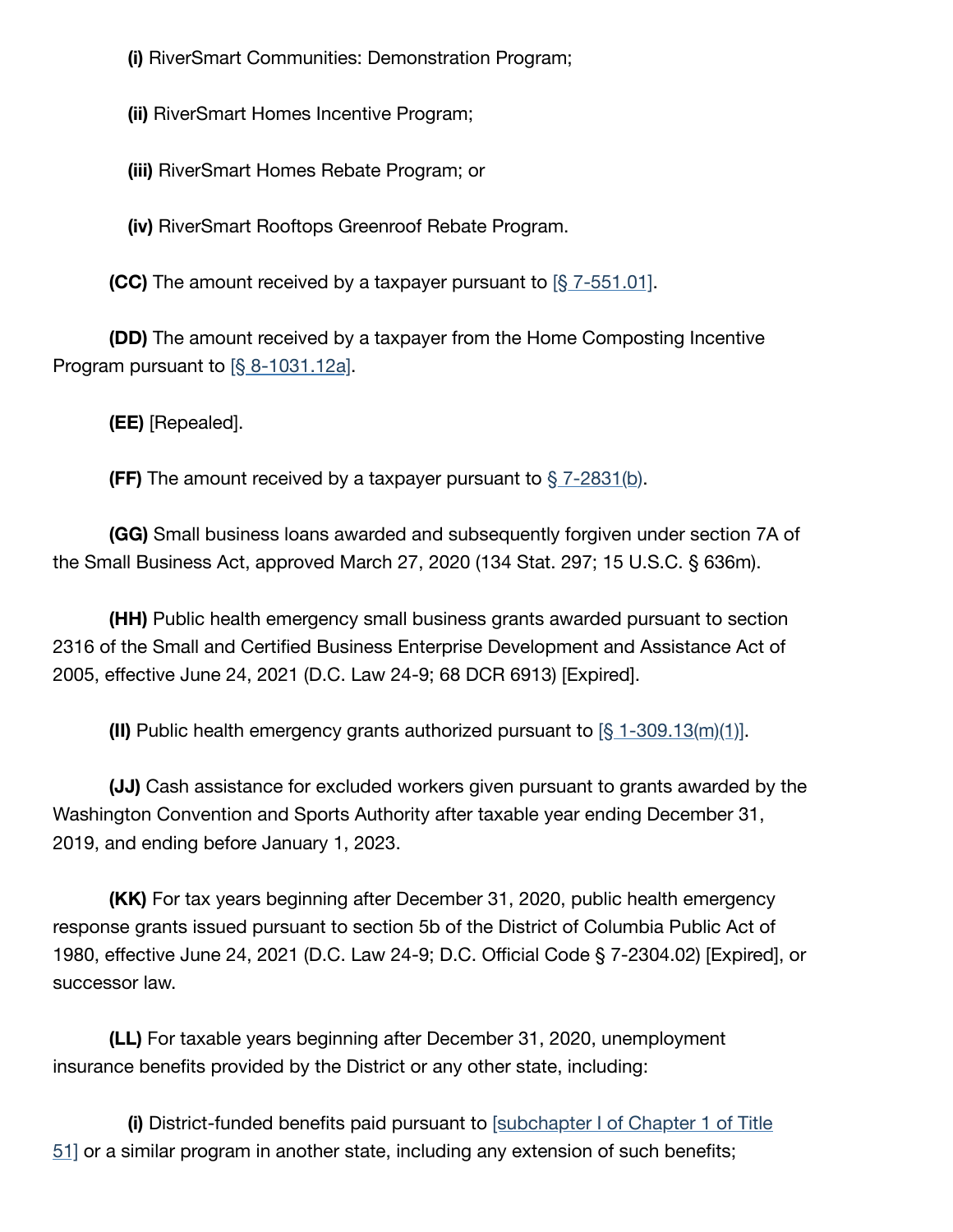**(ii)** Fully or partially federally funded benefits paid pursuant to temporary or permanent unemployment benefits programs, including Federal Pandemic Unemployment Compensation provided for by section 2104 of Division A of the Coronavirus Aid, Relief, and Economic Security Act, approved March 27, 2020 (134 Stat. 318; 15 U.S.C. § 9023); and

**(iii)** Benefits paid pursuant to special programs, including Disaster Unemployment Assistance provided for by section 410 of the Disaster Relief Act of 1974, approved May 22, 1974 (88 Stat. 156; 42 U.S.C. §5177), or Pandemic Unemployment Assistance provided for by section 2102 of Division A of the Coronavirus Aid, Relief, and Economic Security Act, approved March 27, 2020 (134 Stat. 313; 15 U.S.C. § 9021), to individuals who do not qualify for regular unemployment insurance benefits.

**(MM)** Grants issued pursuant to  $[\S 1 - 328.04(h)(1)(A)].$ 

**(NN)** The following grants made by the Deputy Mayor for Planning and Economic Development, as authorized by [§ [1-328.04\]](https://code.dccouncil.us/us/dc/council/code/sections/1-328.04):

**(i)** Small business rent relief grants awarded pursuant to [§ [1-328.04\(l\)\]](https://code.dccouncil.us/us/dc/council/code/sections/1-328.04#(l));

**(ii)** Grants awarded to the DC Center for the LQBT Community pursuant to [§ [1-328.04\(m\)\];](https://code.dccouncil.us/us/dc/council/code/sections/1-328.04#(m))

**(iii)** Large company grants awarded pursuant to [§ [1-328.04\(n\)\];](https://code.dccouncil.us/us/dc/council/code/sections/1-328.04#(n))

**(iv)** Local food access grants awarded pursuant to [§ [1-328.04\(o\)\];](https://code.dccouncil.us/us/dc/council/code/sections/1-328.04#(o))

**(v)** Guaranteed income pilot program grants awarded pursuant to [§ [1-328.04\(p\)\]](https://code.dccouncil.us/us/dc/council/code/sections/1-328.04#(p));

**(vi)** Grants awarded to Community Development Financial Institutions or Minority Depository Institutions pursuant to  $\left[\frac{6}{3} \frac{1 - 328.04}{q}\right]$ ;

**(vii)** Equity growth impact grants awarded pursuant to [§ [1-328.04\(r\)\]](https://code.dccouncil.us/us/dc/council/code/sections/1-328.04#(r));

**(viii)** Great Streets program grants awarded pursuant to [§ [1-328.04\(s\)\];](https://code.dccouncil.us/us/dc/council/code/sections/1-328.04#(s))

**(ix)** Bridge Fund recovery and special events support grants awarded pursuant to  $[§ 1-328.04(t)];$  $[§ 1-328.04(t)];$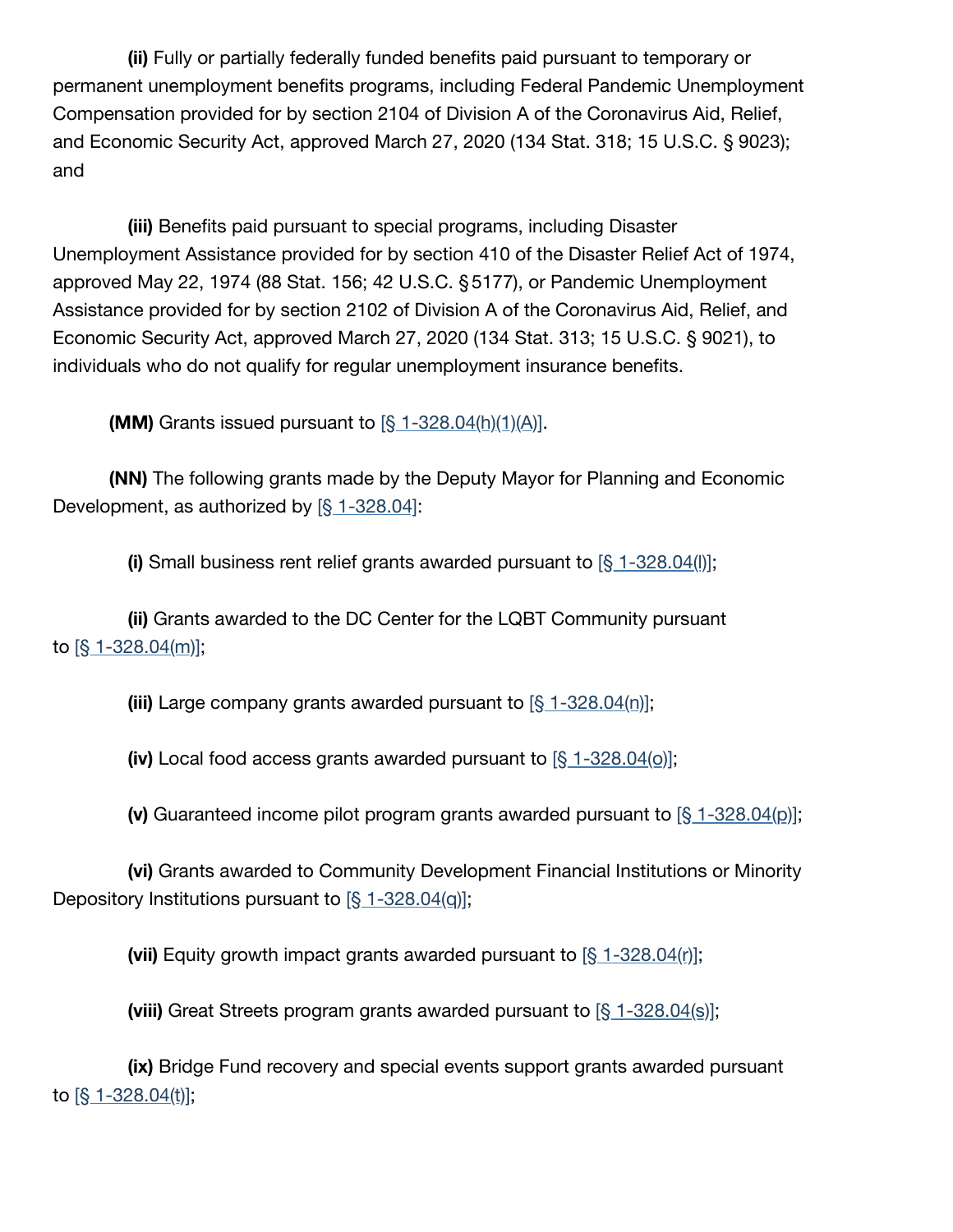**(x)** Small and medium business recover and growth program grants awarded pursuant to [§ [1-328.04\(u\)\];](https://code.dccouncil.us/us/dc/council/code/sections/1-328.04#(u)) and

**(xi)** Equity impact enterprise commercial property acquisition grants awarded pursuant to  $\left[\frac{6}{3} - \frac{328.04(y)}{2}\right]$ .

**(OO)** COVID-19 hotel recovery grants awarded pursuant to [§ [30-301\]](https://code.dccouncil.us/us/dc/council/code/sections/30-301).

**(PP)** Delayed unemployment compensation payments made pursuant to [§ [51-107.01\].](https://code.dccouncil.us/us/dc/council/code/sections/51-107.01)

**(QQ)** The amount received by an individual pursuant to [§ [4-681.05\]](https://code.dccouncil.us/us/dc/council/code/sections/4-681.05).

**(3)** The monetary assistance provided to an owner of a housing accommodation under section 8 of the United States Housing Act of 1937, approved August 22, 1974 (88 Stat. 662; 42 U.S.C. § 1437f), either directly or through a tenant, shall be income.

**(a-1)** Notwithstanding subsection (a) of this section, for the purposes of the deduction for state sales and excise taxes on the purchase of certain motor vehicles, the term "gross income" shall have the same meaning as set forth in section 61 of the Internal Revenue Code of 1986, as that section existed on December 31, 2008.

**(b) Adjusted gross income. —** The words "adjusted gross income" as used in this chapter mean:

**(1)** In the case of an individual, estate, or trust, the same meaning as defined in § 62 of the Internal Revenue Code of 1986; and

**(2)** In the case of an individual, estate, or trust not required to file a District return for a complete calendar or fiscal year, gross income reported under subsection (a) of this section, less deductions allowed under § 62 of the Internal Revenue Code of 1986, which were paid or accrued during the period covered by the District return.

**(c)** Repealed.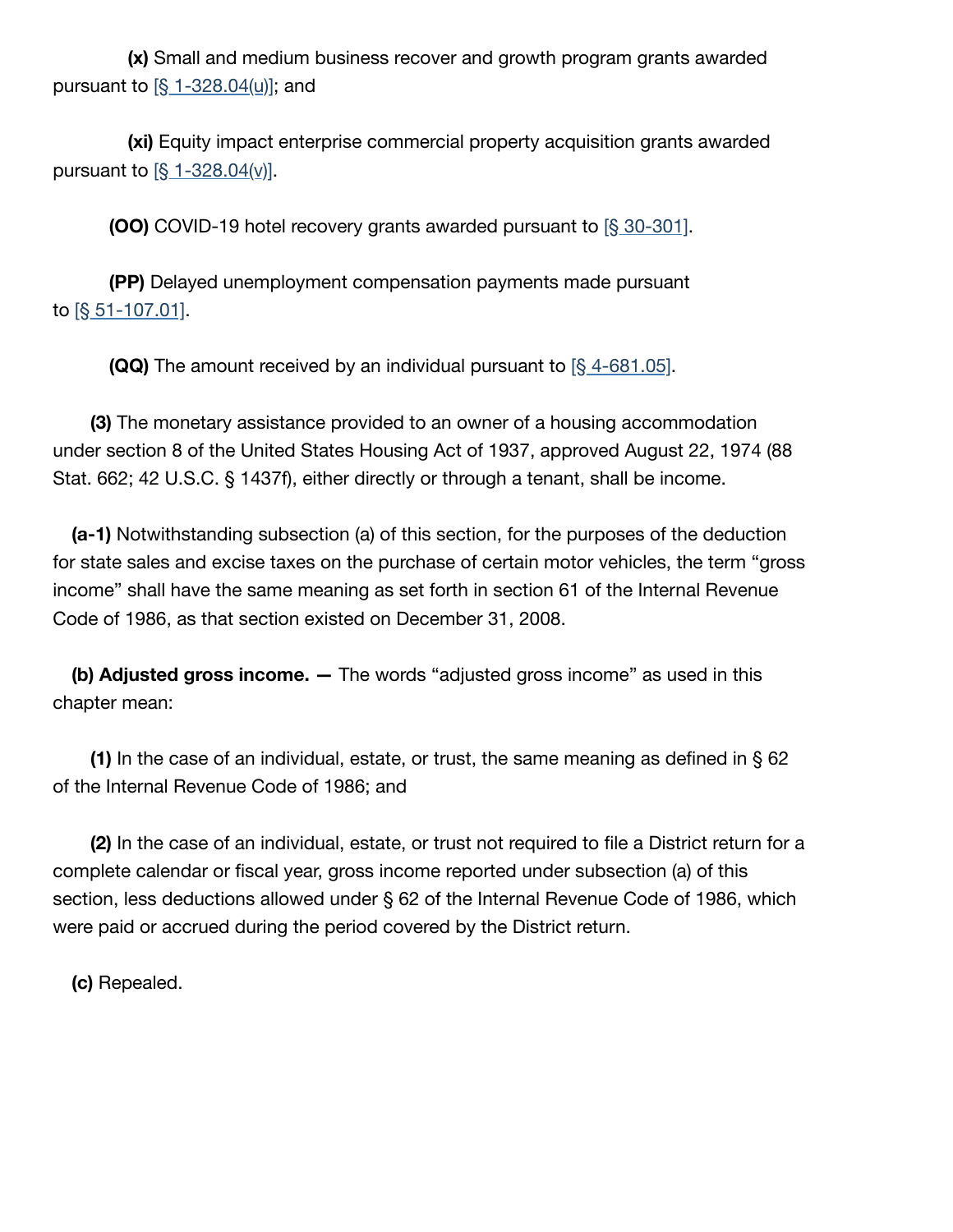(July 16, 1947, 61 Stat. 335, ch. 258, art. I, title III, § 2; May 3, 1948, 62 Stat. 207, ch. 246, § 3; May 27, 1949, 63 Stat. 130, ch. 146, title IV, §§ 403, 420; Sept. 4, 1957, [71 Stat.](https://code.dccouncil.us/us/congress/laws/public/85-281) 605, Pub. L. 85- 281, §§ 1, 3; June 27, 1960, [74 Stat.](https://code.dccouncil.us/us/congress/laws/public/86-522) 219, Pub. L. 86-522, § 1; Sept. 19, 1966, 80 Stat. 812, Pub. L. 89-591, § 1; Oct. 31, 1969, 83 Stat. 176, 177, Pub. L. 91-106, title VI, §§ [601\(b\)\(1\),](https://code.dccouncil.us/us/congress/laws/public/89-591) (2), 602; Oct. 21, 1975, D.C. Law 1-23, title VI, § 601(4), 22 DCR 2106; Apr. 19, 1977, D.C. [Law 1-124,](https://code.dccouncil.us/us/dc/council/laws/1-124) title IV, § 401(a), 23 DCR 8749; Mar. 6, 1979, D.C. [Law 2-158,](https://code.dccouncil.us/us/dc/council/laws/3-95) § 4, 25 DCR 7002; Sept. 13, 1980, D.C. Law 3- 95, § 103(a), 27 DCR 3509; June 11, 1982, D.C. [Law 4-118,](https://code.dccouncil.us/us/dc/council/laws/4-130) § 103, 29 DCR 1770; July 24, 1982, D.C. [Law 4-130,](https://code.dccouncil.us/us/dc/council/laws/5-32) § 2, 29 DCR 2412; Sept. 17, 1982, D.C. [Law 4-150,](https://code.dccouncil.us/us/dc/council/laws/4-150) § 102, 29 DCR 3377; Oct. 8, 1983, D.C. Law 5-32, § 3(a), (b), 30 DCR 4013; Sept. 26, 1984, D.C. [Law 5-118,](https://code.dccouncil.us/us/dc/council/laws/5-147) § 6(c), 31 DCR 4034; Mar. 14, 1985, D.C. [Law 5-147,](https://code.dccouncil.us/us/dc/council/laws/6-129) § 2(b), 31 DCR 6416; July 24, 1986, D.C. Law 6-129, § 2(a), 33 DCR 3221; June 24, 1987, D.C. [Law 7-9,](https://code.dccouncil.us/us/dc/council/laws/7-9) § 2(d), (e), 34 DCR 3283; Oct. 1, 1987, D.C. Law 7-29, § 2(c)(1)- (4), 34 DCR 5097; July 8, 1988, D.C. [Law 7-130,](https://code.dccouncil.us/us/dc/council/laws/7-145) § 2(a), 35 DCR 4104; Sept. 21, 1988, D.C. Law 7- 145, § 2(a), 35 DCR 5407; July 25, 1989, D.C. [Law 8-17,](https://code.dccouncil.us/us/dc/council/laws/8-17) § 2(a), 36 DCR 4160; Mar. 20, 1992, D.C. Law 9-86, § 2, 39 DCR 716; enacted, Apr. 9, 1997, D.C. [Law 11-254,](https://code.dccouncil.us/us/dc/council/laws/13-256) § 2, 44 DCR 1575; Apr. 3, 2001, D.C. [Law 13-256,](https://code.dccouncil.us/us/dc/council/laws/14-114) § 406, 48 DCR 730; Apr. 19, 2002, D.C. Law 14-114, §§ 292(a), 302(b)(1), 901(b)(1), 49 DCR 1468; June 25, 2002, D.C. [Law 14-165,](https://code.dccouncil.us/us/dc/council/laws/14-213) § 2(b)(1), 49 DCR 4261; Oct. 19, 2002, D.C. [Law 14-213,](https://code.dccouncil.us/us/dc/council/laws/16-33) § 33(r), 49 DCR 8140; Mar. 13, 2004, D.C. [Law 15-105,](https://code.dccouncil.us/us/dc/council/laws/15-105) § 107, 51 DCR 881; Oct. 20, 2005, D.C. Law 16-33, § 1291, 52 DCR 7503; Mar. 8, 2006, D.C. Law 16-59, § 2, 53 DCR 17; Mar. 14, 2007, D.C. [Law 16-294,](https://code.dccouncil.us/us/dc/council/laws/16-305) § 16, 54 DCR 1086; Apr. 24, 2007, D.C. Law 16-305, § 73(d), 53 DCR 6198; Sept. 23, 2009, D.C. [Law 18-55,](https://code.dccouncil.us/us/dc/council/laws/18-55) § 9(a)(2), 56 DCR 5703; Mar. 3, 2010, D.C. Law 18- 111, § 7121, 57 DCR 181; Mar. 12, 2011, D.C. [Law 18-316,](https://code.dccouncil.us/us/dc/council/laws/18-331) § 2, 57 DCR 12416; Mar. 31, 2011, D.C. [Law 18-331,](https://code.dccouncil.us/us/dc/council/laws/19-168) § 4, 58 DCR 22; Sept. 14, 2011, D.C. [Law 19-21,](https://code.dccouncil.us/us/dc/council/laws/19-21) § 8152, 58 DCR 6226; Sept. 20, 2012, D.C. [Law 19-168,](https://code.dccouncil.us/us/dc/council/laws/19-171) §§ 7152, 8009(a), 59 DCR 8025; Sept. 26, 2012, D.C. Law 19-171, § 118, 59 DCR 6190; Mar. 5, 2013, D.C. [Law 19-211,](https://code.dccouncil.us/us/dc/council/laws/19-262) § 2(b), 59 DCR 13281; Apr. 20, 2013, D.C. Law 19-262, § 112, 60 DCR 1300; Dec. 24, 2013, D.C. [Law 20-61,](https://code.dccouncil.us/us/dc/council/laws/20-155) § 7082, 60 DCR 12472; Feb. 26, 2015, D.C. Law 20- 155, § 7012(c)(2), 61 DCR 9990; Oct. 22, 2015, D.C. [Law 21-36,](https://code.dccouncil.us/us/dc/council/laws/21-36) § 7039, 62 DCR 10905; Nov. 26, 2016, D.C. [Law 21-168,](https://code.dccouncil.us/us/dc/council/laws/22-151#%C2%A74) § 3, 63 DCR 12594; July 17, 2018, D.C. [Law 22-146,](https://code.dccouncil.us/us/dc/council/laws/22-146#%C2%A73) § 3, 65 DCR 5984; July 27, 2018, D.C. Law 22-151, § 4, 65 DCR 6123; Oct. 30, 2018, D.C. [Law 22-168,](https://code.dccouncil.us/us/dc/council/laws/22-168#%C2%A77062) § 7062, 65 DCR 9388; Dec. 3, 2020, D.C. [Law 23-149,](https://code.dccouncil.us/us/dc/council/laws/24-45) § 7213, 67 DCR 10493; Nov. 13, 2021, D.C. Law 24-45, §§ 7112, 7165, 68 DCR 010163; Feb. 18, 2022, D.C. [Law 24-53,](https://code.dccouncil.us/us/dc/council/laws/24-53#%C2%A710(a)) § 10(a), 68 DCR 013227.)

#### **Prior Codifications**

1981 Ed., § 47-1803.2.

1973 Ed., § 47-1557a.

#### **Section References**

This section is referenced in § [4-1701.01,](https://code.dccouncil.us/us/dc/council/code/sections/4-1701.01) § [42-2851.05,](https://code.dccouncil.us/us/dc/council/code/sections/42-2851.05) § [47-1806.06,](https://code.dccouncil.us/us/dc/council/code/sections/47-1806.06) § [47-1806.09,](https://code.dccouncil.us/us/dc/council/code/sections/47-1806.09) § [47-1809.10,](https://code.dccouncil.us/us/dc/council/code/sections/47-1809.10) § [47-1810.01,](https://code.dccouncil.us/us/dc/council/code/sections/47-1810.01)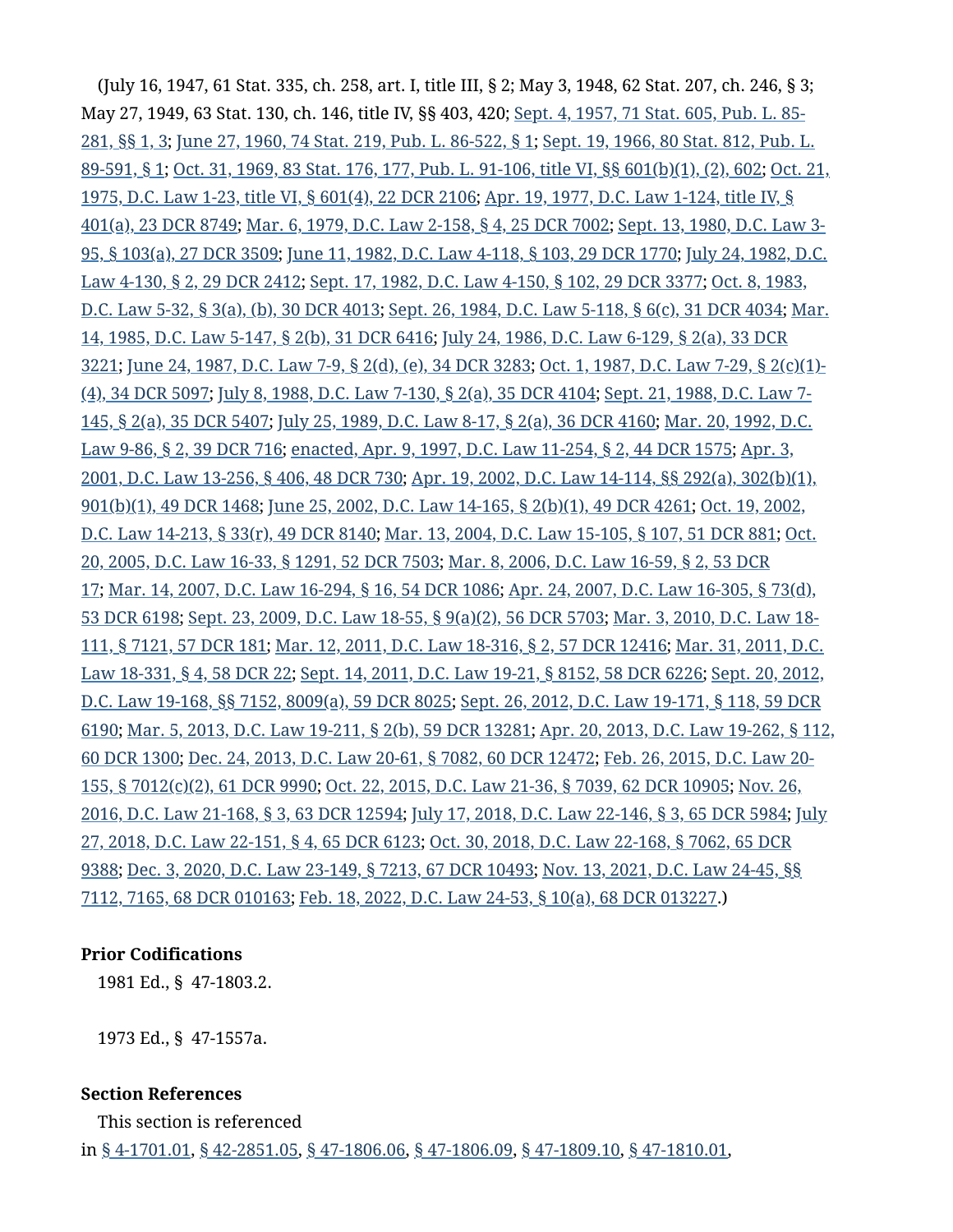and § [47-1812.08.](https://code.dccouncil.us/us/dc/council/code/sections/47-1812.08)

### **Effect of Amendments**

D.C. [Law 13-256](https://code.dccouncil.us/us/dc/council/laws/13-256) added subsec. (a)(2)(Q).

D.C. Law  $14-114$  added subsecs. (a)(2)(R), (S), (T) and (a)(3).

D.C. [Law 14-165](https://code.dccouncil.us/us/dc/council/laws/14-165) added subsec. (a)(2)(U).

D.C. [Law 14-213,](https://code.dccouncil.us/us/dc/council/laws/14-213) in subsec. (a)(2)(Q), validated previously made technical corrections.

D.C. [Law 15-105,](https://code.dccouncil.us/us/dc/council/laws/15-105) in subsec. (a)(2)(U), deleted "employment".

D.C. [Law 16-33](https://code.dccouncil.us/us/dc/council/laws/16-33) added subsec. (a)(2)(V).

D.C. [Law 16-59](https://code.dccouncil.us/us/dc/council/laws/16-59) added subsec. (a)(2)(W).

D.C. [Law 16-294](https://code.dccouncil.us/us/dc/council/laws/16-294) added subsec. (a)(2)(X).

D.C. [Law 16-305,](https://code.dccouncil.us/us/dc/council/laws/16-305) in subsec. (a)(2)(V), substituted "have a permanent and total disability" for "be permanently and totally disabled".

D.C. [Law 18-55](https://code.dccouncil.us/us/dc/council/laws/18-55) added subsec. (a)(2)(Y).

D.C. [Law 18-111](https://code.dccouncil.us/us/dc/council/laws/18-111) added subsecs. (a)(2)(Z) and (a-1).

D.C. [Law 18-316](https://code.dccouncil.us/us/dc/council/laws/18-316) rewrote subsecs. (a)(2)(D) and (P), which formerly read:

"(D) The distributive share of a trade or business net income that is subject to the unincorporated business franchise tax imposed under [subchapter VIII](https://code.dccouncil.us/us/dc/council/code/titles/47/chapters/18/subchapters/VIII) of this chapter."

"(P) In the case of any person entitled to a share in the income of any corporation which is a small business corporation as defined in § 1371 of the Internal Revenue Code of 1954, making an election under § 1372(a) of the Internal Revenue Code of 1954, or an S corporation as defined in § 1361(a) and (b) of the Internal Revenue Code of 1986, making an election under § 1362(a) of the Internal Revenue Code of 1986, and which is subject to tax under the provisions of [subchapter VII](https://code.dccouncil.us/us/dc/council/code/titles/47/chapters/18/subchapters/VII) of this chapter, an amount equal to the pro rata share of the income, to the extent that the portion of the income so excluded is reported by and taxed against the corporation under the provisions of [subchapter VII](https://code.dccouncil.us/us/dc/council/code/titles/47/chapters/18/subchapters/VII) of this chapter."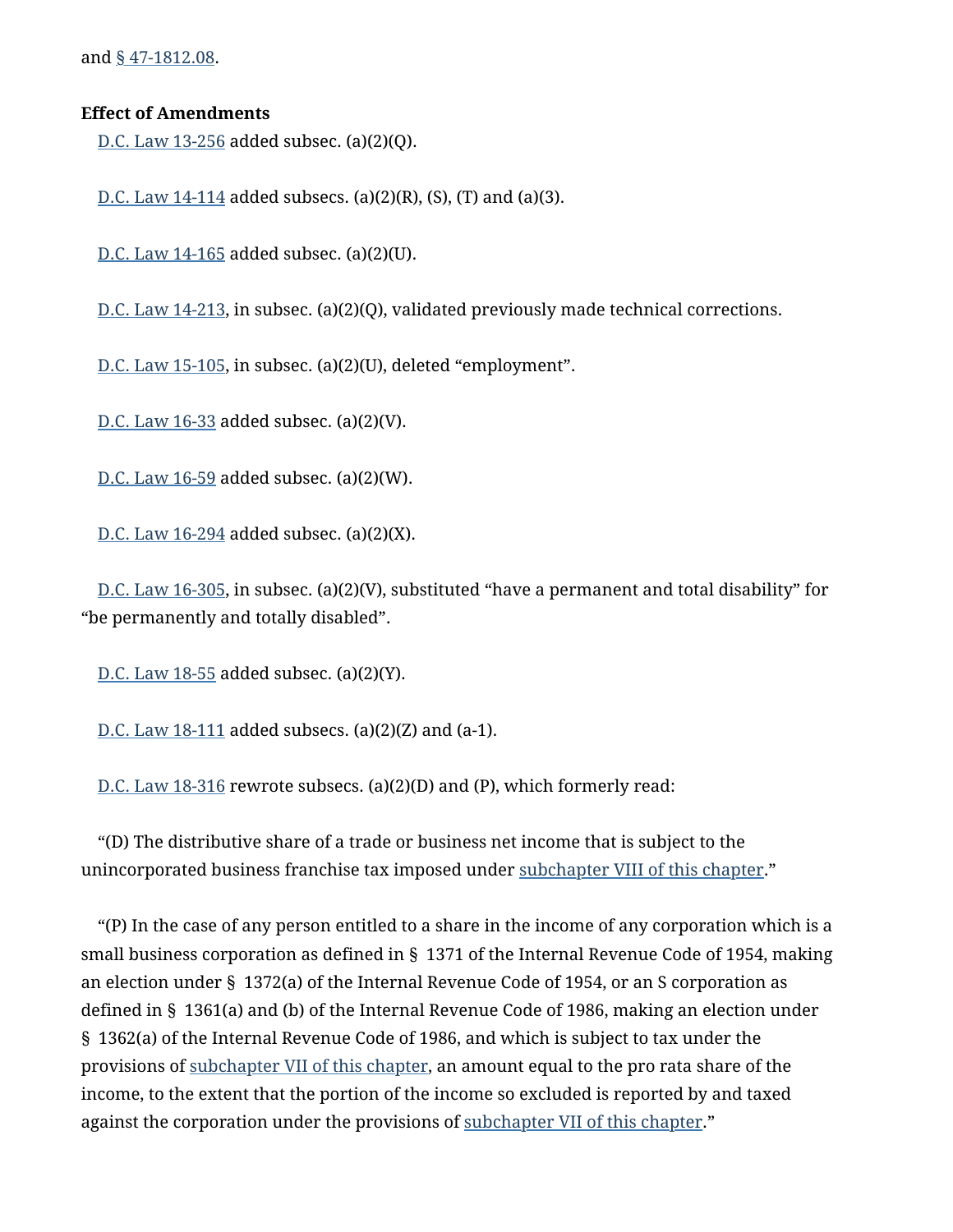D.C. [Law 18-331](https://code.dccouncil.us/us/dc/council/laws/18-331) added subsec. (a)(2)(AA).

D.C. [Law 19-21](https://code.dccouncil.us/us/dc/council/laws/19-21) rewrote subsec. (a)(1); and added subsec. (a)(1A). Prior to amendment, subsec. (a)(1) read as follows: "(1) Interest upon the obligations of a state, territory of the United States, or any political subdivision thereof, but not including the District of Columbia, shall be included in the computation of District gross income; except, that individuals, estates and trusts shall not include interest on the obligations of the District of Columbia, a state, a territory of the United States, or any political subdivision thereof, in the computation of District gross income."

The 2012 amendment by <u>D.C. [Law 19-168](https://code.dccouncil.us/us/dc/council/laws/19-168)</u>, § 7152, substituted "January 1, 2013" for "October 1, 2011" in (a)(1)(B); and repealed (a)(1A).

The 2012 amendment by  $\underline{\text{D.C.} \text{Law 19-168}}$  $\underline{\text{D.C.} \text{Law 19-168}}$  $\underline{\text{D.C.} \text{Law 19-168}}$ , § 8009(a), in (a)(1)(B), substituted "Individuals" for "For individuals," substituted "shall not include interest on" for "interest upon," added "the District of Columbia," and deleted "but not including the District, acquired by the taxpayer on or after October 1, 2011, shall be included" following "subdivision thereof"; and made a stylistic change.

The 2012 amendment by D.C. [Law 19-171](https://code.dccouncil.us/us/dc/council/laws/19-171) validated a previously made technical correction in (a)(2)(Z).

The 2013 amendment by  $D.C.$  [Law 19-211](https://code.dccouncil.us/us/dc/council/laws/19-211) repealed (a)(2)(Q).

The 2013 amendment by  $D.C.$  [Law 19-262](https://code.dccouncil.us/us/dc/council/laws/19-262) added (a)(2)(BB).

The 2013 amendment by  $D.C.$  [Law 20-61](https://code.dccouncil.us/us/dc/council/laws/20-61) rewrote (a)(1)(B).

The 2015 amendment by  $D.C. Law 20-155$  $D.C. Law 20-155$  added (a)(2)(N)(iii) and made related changes.

The 2015 amendment by  $D.C.$  [Law 21-36](https://code.dccouncil.us/us/dc/council/laws/21-36) rewrote (a)(2)(N)(i).

### **Cross References**

Employee deferred compensation program, calculation of taxable gross income, see § [47-3601.](https://code.dccouncil.us/us/dc/council/code/sections/47-3601)

Tenant Assistance Program, income tax exemption for recipients, see § [42-3503.08.](https://code.dccouncil.us/us/dc/council/code/sections/42-3503.08)

# **Applicability**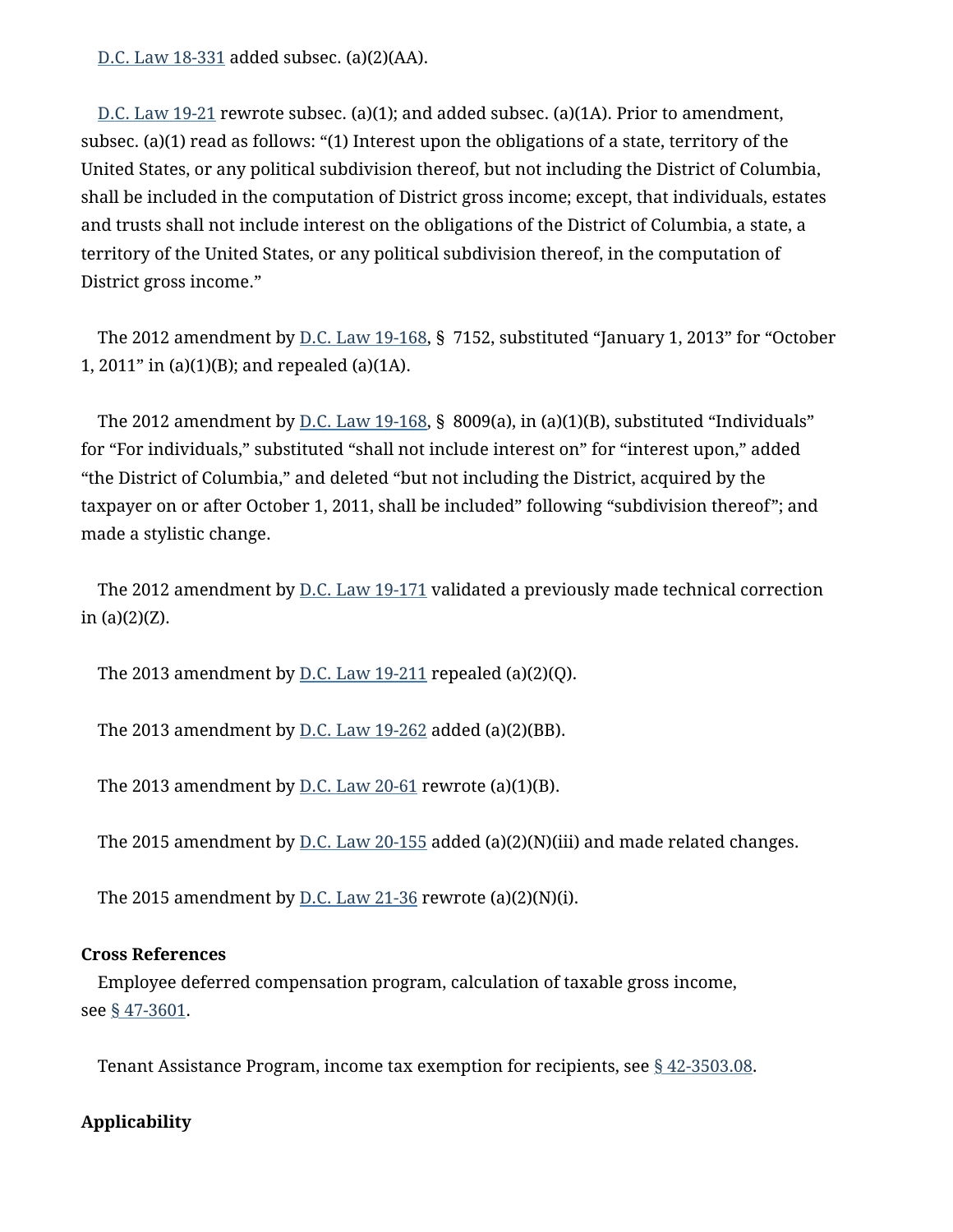Section 7113 of D.C. Act 24-176 required that the amendatory section 47-1803.02(a)(2)(MM) of the District of Columbia Official Code in section 7112(c) of D.C. Act 24-176 apply as of January 1, 2020.

Section 7063 of D.C. [Law 22-168](https://code.dccouncil.us/us/dc/council/laws/22-168#%C2%A77063) provided that the amendment made to this section by section 7062 of D.C. [Law 22-168](https://code.dccouncil.us/us/dc/council/laws/22-168#%C2%A77062) shall apply as of January 1, 2018.

Applicability of D.C. [Law 22-151:](https://code.dccouncil.us/us/dc/council/laws/22-151) § 5 of D.C. [Law 22-151](https://code.dccouncil.us/us/dc/council/laws/22-151#%C2%A75) provided that the change made to this section by  $\S 4$  of D.C. [Law 22-151](https://code.dccouncil.us/us/dc/council/laws/22-151#%C2%A74) is subject to the inclusion of the law's fiscal effect in an approved budget and financial plan. Therefore that amendment has not been implemented.

Applicability of <u>D.C. [Law 21-168:](https://code.dccouncil.us/us/dc/council/laws/21-168) § 4 of D.C. [Law 21-168](https://code.dccouncil.us/us/dc/council/laws/21-168#%C2%A74)</u> provided that the change made to this section by  $\S 3$  of D.C. [Law 21-168](https://code.dccouncil.us/us/dc/council/laws/21-168#%C2%A73) is subject to the inclusion of the law's fiscal effect in an approved budget and financial plan. Therefore that amendment has not been implemented.

## **Emergency Legislation**

[For temporary](https://code.dccouncil.us/us/dc/council/acts/24-239#%C2%A710(a)) (90 days) amendment of this section, see § 10(a) of Child Wealth Building [Congressional Review Emergency](https://code.dccouncil.us/us/dc/council/acts/24-239#%C2%A710(a)) Act of 2021 (D.C. Act 24-239, Dec. 13, 2021, 68 DCR 013489).

[For temporary](https://code.dccouncil.us/us/dc/council/acts/24-196#%C2%A710(a)) (90 days) amendment of this section, see § 10(a) of Child [Wealth Building](https://code.dccouncil.us/us/dc/council/acts/24-196#%C2%A710(a)) Emergency Act of 2021 (D.C. Act 24-196, Oct. 1, 2021, 68 DCR 011607).

[For temporary](https://code.dccouncil.us/us/dc/council/acts/24-159#%C2%A77112) (90 days) amendment of this section, see § 7112 of [Fiscal Year 2022 Budget](https://code.dccouncil.us/us/dc/council/acts/24-159#%C2%A77112) Support Emergency Act of 2021 (D.C. Act 24-159, Aug. 23, 2021, 68 DCR 008602).

[For temporary](https://code.dccouncil.us/us/dc/council/acts/24-155#%C2%A72) (90 days) amendment of this section, see § 2 of Coronavirus Business Assistance Income Tax Relief [Congressional Review Emergency](https://code.dccouncil.us/us/dc/council/acts/24-155#%C2%A72) Amendment Act of 2021 (D.C. Act 24-155, Aug. 5, 2021, 68 DCR 008006).

[For temporary](https://code.dccouncil.us/us/dc/council/acts/24-96#%C2%A7207(a)) (90 days) amendment of this section, see § 207(a) of Coronavirus Support [Congressional Review Emergency](https://code.dccouncil.us/us/dc/council/acts/24-96#%C2%A7207(a)) Amendment Act of 2021 (D.C. Act 24-96, June 7, 2021, 68 DCR 006025).

[For temporary](https://code.dccouncil.us/us/dc/council/acts/24-83#%C2%A72) (90 days) amendment of this section, see § 2 of Coronavirus Business Assistance Income Tax Relief Emergency Amendment Act of 2021 (D.C. Act 24-83, May 25, 2021, 68 DCR 005823).

[For temporary](https://code.dccouncil.us/us/dc/council/acts/24-30#%C2%A7207(a)) (90 days) amendment of this section, see § 207(a) of Coronavirus Support Emergency Amendment Act of 2021 (D.C. Act 24-30, Mar. 17, 2021, 68 DCR 003101).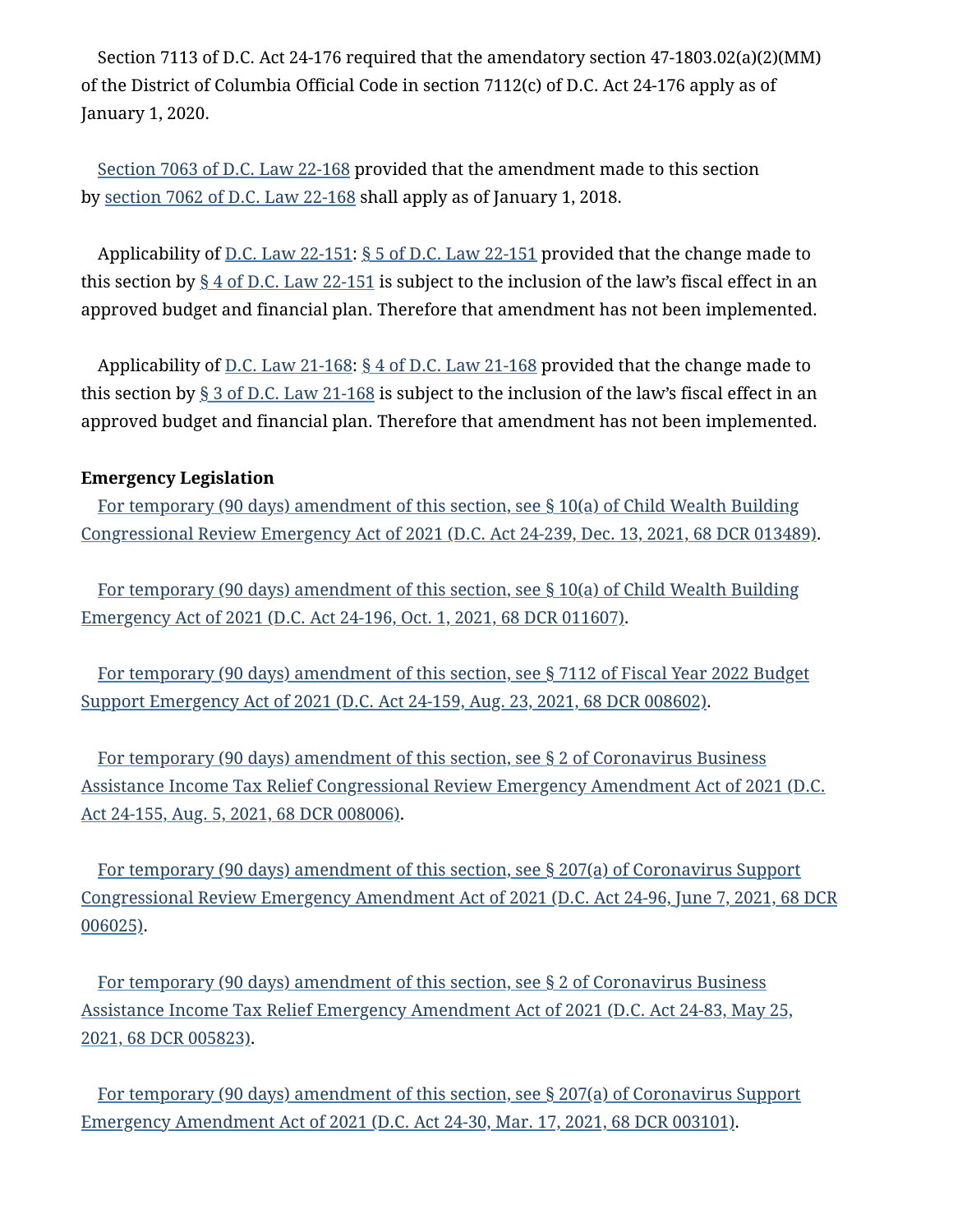[For temporary](https://code.dccouncil.us/us/dc/council/acts/23-405#%C2%A7207(b)) (90 days) amendment of this section, see § 207(b) of Coronavirus Support Second [Congressional Review Emergency](https://code.dccouncil.us/us/dc/council/acts/23-405#%C2%A7207(b)) Amendment Act of 2020 (D.C. Act 23-405, Aug. 19, 2020, 67 DCR 10235).

[For temporary](https://code.dccouncil.us/us/dc/council/acts/23-328#%C2%A7207(b)) (90 days) amendment of this section, see § 207(b) of Coronavirus Support [Congressional Review Emergency](https://code.dccouncil.us/us/dc/council/acts/23-328#%C2%A7207(b)) Amendment Act of 2020 (D.C. Act 23-328, June 8, 2020, 67 DCR 7598).

[For temporary](https://code.dccouncil.us/us/dc/council/acts/23-326#%C2%A7207(b)) (90 days) amendment of this section, see § 207(b) of Coronavirus Support Emergency Amendment Act of 2020 (D.C. Act 23-326, May 27, 2020, 67 DCR 7045).

[For temporary](https://code.dccouncil.us/us/dc/council/acts/22-458#%C2%A77062) (90 days) amendment of this section, see § 7062 of Fiscal Year 2019 Budget Support [Congressional Review Emergency](https://code.dccouncil.us/us/dc/council/acts/22-458#%C2%A77062) Act of 2018 (D.C. Act 22-458, Oct. 3, 2018, 65 DCR 11212).

[For temporary](https://code.dccouncil.us/us/dc/council/acts/22-434#%C2%A77062) (90 days) amendment of this section, see § 7062 of [Fiscal Year 2019 Budget](https://code.dccouncil.us/us/dc/council/acts/22-434#%C2%A77062) Support Emergency Act of 2018 (D.C. Act 22-434, July 30, 2018, 65 DCR 8200).

For temporary (90 day) amendment of section, see § 3 of Unemployment Compensation Terrorist Response Emergency Amendment Act of 2001 (D.C. Act 14-157, October 25, 2001, 48 DCR 10219).

For temporary (90 day) amendment of section, see § 3 of Unemployment Compensation Terrorist Response Congressional Review Emergency Amendment Act of 2001 (D.C. Act 14-215, December 21, 2001, 49 DCR 382).

For temporary (90 day) amendment of section, see § 2 of the Income from Discrimination Exclusion Congressional Review Emergency Amendment Act of 2003 (D.C. Act 15-24, February 24, 2003, 50 DCR 2142).

For temporary (90 day) amendment of section, see § 3 of Unemployment Compensation Terrorist Response Emergency Amendment Act of 2002 (D.C. Act 14-346, April 24, 2002, 49 DCR 4407).

For temporary (90 day) amendment of section, see § 2 of Income from Discrimination Exclusion Emergency Act of 2002 (D.C. Act 14-504, October 23, 2002, 49 DCR 10039).

For temporary (90 day) amendment of section, see § 2 of Income From Discrimination Exclusion Emergency Amendment Act of 2003 (D.C. Act 15-195, October 24, 2003, 50 DCR 9518).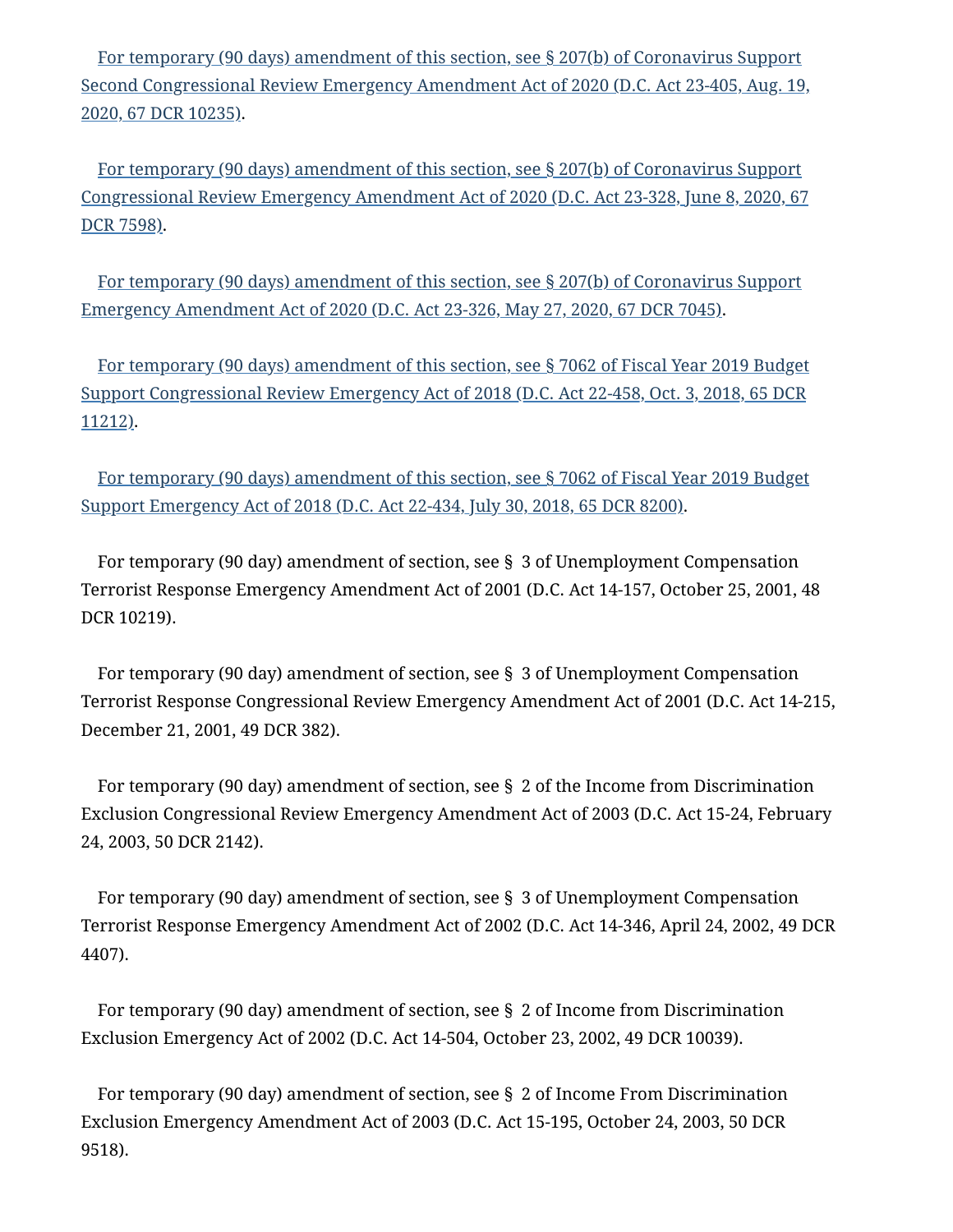For temporary (90 day) amendment of section, see § 2 of Income From Discrimination Exclusion Congressional Review Emergency Amendment Act of 2004 (D.C. Act 15-376, February 24, 2004, 51 DCR 2637).

For temporary (90 day) amendment of section, see §§ 1291 to 1293 of Fiscal Year 2006 Budget Support Emergency Act of 2005 (D.C. Act 16-168, July 26, 2005, 52 DCR 7667).

For temporary (90 day) amendment of section, see § 11 of District of Columbia Poverty Lawyer Loan Repayment Program Congressional Review Emergency Act of 2006 (D.C. Act 16- 563, December 19, 2006, 53 DCR 10259).

For temporary (90 day) amendment, see § 3 of Targeted Historic Housing Preservation Assistance Emergency Amendment Act of 2008 (D.C. Act 17-470, July 28, 2008, 55 DCR 8761).

For temporary (90 day) amendment of section, see § 3 of Targeted Historic Housing Preservation Assistance Congressional Review Emergency Amendment Act of 2008 (D.C. Act 17-546, October 20, 2008, 55 DCR 11434).

For temporary (90 day) amendment of section, see § 7061 of Fiscal Year 2010 Budget Support Emergency Act of 2009 (D.C. Act 18-187, August 26, 2009, 56 DCR 7374).

For temporary (90 day) addition, see §§ 7101 and 7102 of Fiscal Year 2010 Budget Support Emergency Act of 2009 (D.C. Act 18-187, August 26, 2009, 56 DCR 7374).

For temporary (90 day) amendment of section, see § 7121 of Fiscal Year 2010 Budget Support Second Emergency Act of 2009 (D.C. Act 18-207, October 15, 2009, 56 DCR 8234).

For temporary (90 day) amendment of section, see § 7121 of Fiscal Year Budget Support Congressional Review Emergency Amendment Act of 2009 (D.C. Act 18-260, January 4, 2010, 57 DCR 345).

For temporary (90 day) amendment of section, see § 4 of Revised Fiscal Year 2012 Budget Support Technical Clarification Emergency Amendment Act of 2011 (D.C. Act 19-157, October 4, 2011, 58 DCR 8688).

For temporary (90 day) amendment of section, see § 3(b) of Fiscal Year 2012 Second Revised Budget Request Emergency Adjustment Act of 2012 (D.C. Act 19-382, June 20, 2012, 59 DCR 7760).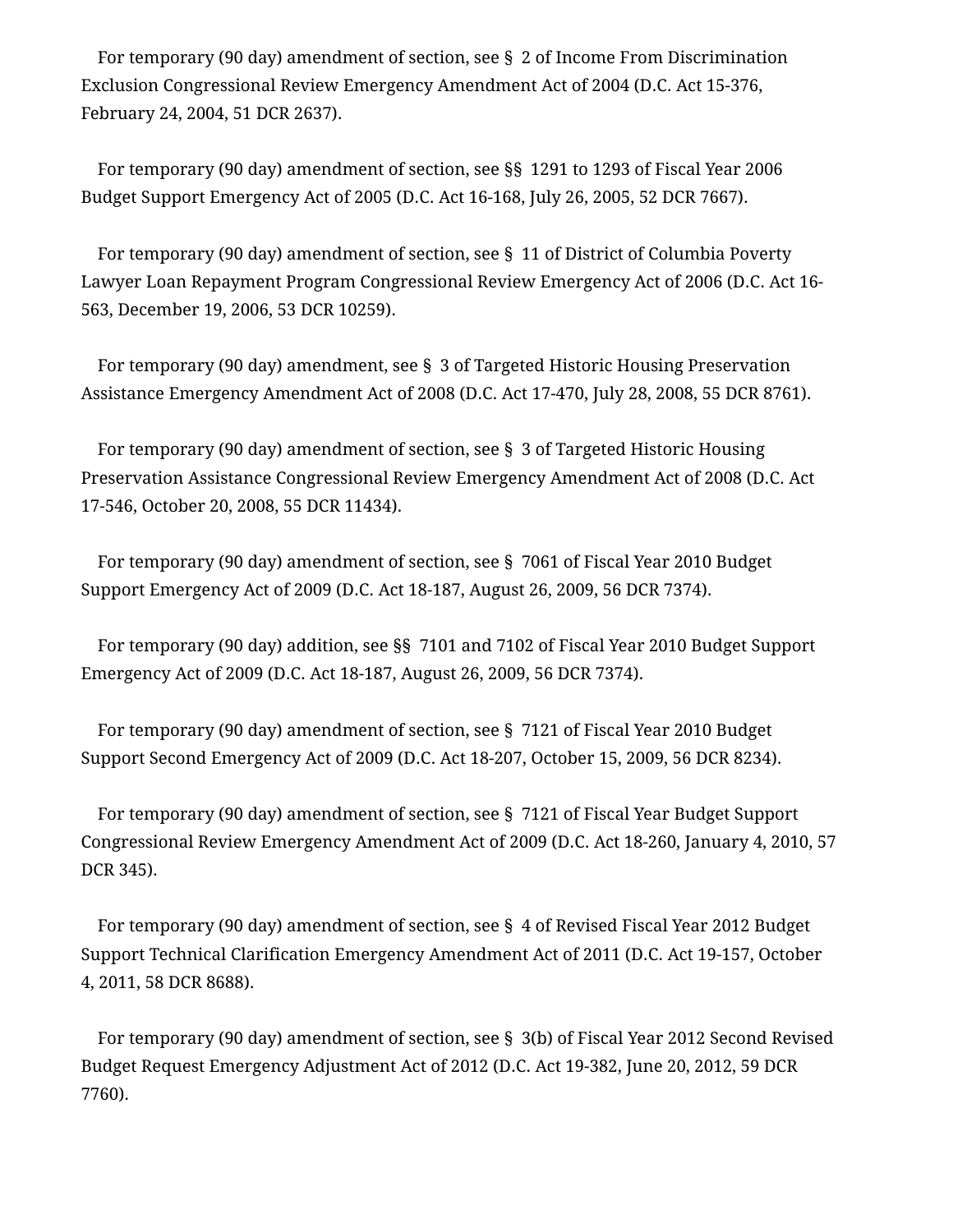For temporary (90 day) addition of section, see § 3(a) of Fiscal Year 2012 Second Revised Budget Request Emergency Adjustment Act of 2012 (D.C. Act 19-382, June 20, 2012, 59 DCR 7760).

For temporary (90 day) amendment of section, see § 8009(a) of Fiscal Year 2013 Budget Support Emergency Act of 2012 (D.C. Act 19-383, June 19, 2012, 59 DCR 7764).

For temporary (90 day) addition of section, see § 3(a) of Fiscal Year 2012 Second Revised Budget Request Congressional Review Emergency Adjustment Act of 2012 (D.C. Act 19-406, July 20, 2012, 59 DCR 9124).

For temporary (90 day) amendment of section, see § 3(b) of Fiscal Year 2012 Second Revised Budget Request Congressional Review Emergency Adjustment Act of 2012 (D.C. Act 19-406, July 20, 2012, 59 DCR 9124).

For temporary (90 day) amendment of section, see § 8009(a) of Fiscal Year 2013 Budget Support Congressional Review Emergency Act of 2012 (D.C. Act 19-413, July 25, 2012, 59 DCR 9290).

For temporary amendment of section, see § 302(c) of the Fiscal Year 2013 Budget Support Technical Clarification Emergency Amendment Act of 2012 (D.C. Act 19-482, October 12, 2012, 59 DCR 12478), applicable for taxable years beginning after December 31, 2010.

For temporary (90 days) amendment of this section, see § 7082 of the Fiscal Year 2014 Budget Support Emergency Act of 2013 (D.C. Act 20-130, July 30, 2013, 60 DCR 11384, 20 DCSTAT 1827).

For temporary (90 days) amendment of this section, see § 7082 of the Fiscal Year 2014 Budget Support Congressional Review Emergency Act of 2013 (D.C. Act 20-204, October 17, 2013, 60 DCR 15341, 20 DCSTAT 2311).

For temporary (90 days) amendment of this section, see §§ 2(b) and 3 of the Tax Exemption for Teacher Awards Emergency Act of 2013 (D.C. Act 20-246, December 27, 2013, 61 DCR 138, 20 DCSTAT 2639).

For temporary (90 days) amendment of this section, see § 7022(c)(2) of the Fiscal Year 2015 Budget Support Emergency Act of 2014 (D.C. Act 20-377, July 14, 2014, 61 DCR 7598, 20 STAT 3696).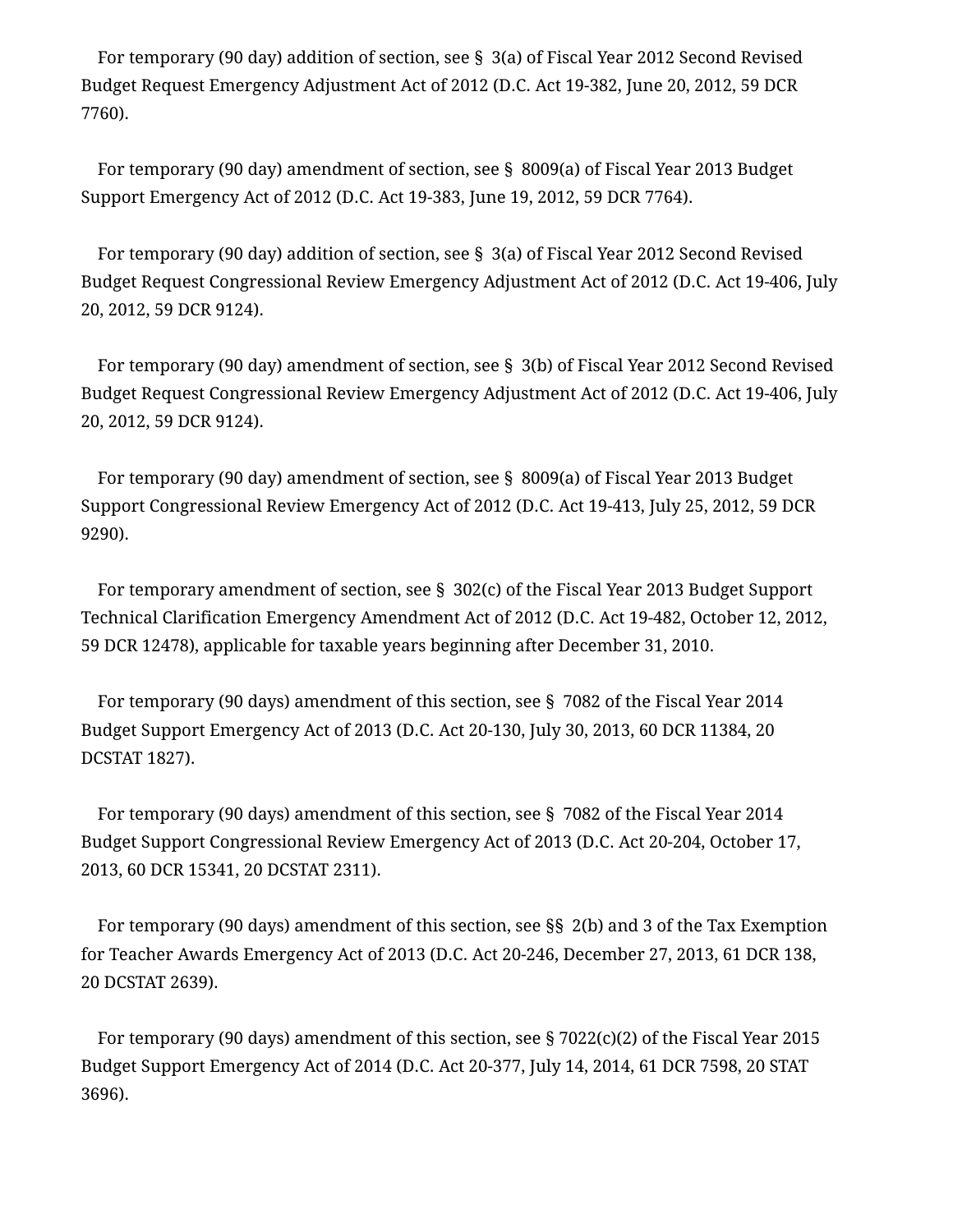For temporary (90 days) amendment of this section, see § 7012(c)(2) of the Fiscal Year 2015 Budget Support Congressional Review Emergency Act of 2014 (D.C. Act 20-449, October 10, 2014, 61 DCR 10915, 20 STAT 4188).

For temporary (90 days) amendment of this section, as amended by D.C. [Law 20-155](https://code.dccouncil.us/us/dc/council/laws/20-155), § 7012(c), see § 2(l)(2)(B) of the Fiscal Year 2015 Budget Support Clarification Emergency Act of 2014 (D.C. Act 20-461, November 6, 2014, 61 DCR 11784, 20 STAT 4368).

For temporary (90 days) amendment of this section, see § 7012(c)(2) of the Fiscal Year 2015 Budget Support Second Congressional Review Emergency Act of 2014 (D.C. Act 20-566, January 9, 2015, 62 DCR 884, 21 STAT 541).

For temporary (90 days) amendment of this section, as amended by D.C. [Law 20-155](https://code.dccouncil.us/us/dc/council/laws/20-155), § 7012(c), see § 2(l)(2)(B) of the Fiscal Year 2015 Budget Support Clarification Emergency Act of 2014 (D.C. Act 20-587, January 13, 2015, 62 DCR 1294, 21 STAT 758).

For temporary (90 days) amendment of this section, see § 7016(p) of the Fiscal Year 2016 Budget Support Emergency Act of 2015 (D.C. Act 21-127, July 27, 2015, 62 DCR 10201).

### **Temporary Legislation**

[For temporary](https://code.dccouncil.us/us/dc/council/laws/24-21#%C2%A72) (225 days) amendment of this section, see § 2 of Coronavirus Business Assistance Income Tax Relief Temporary Amendment Act of 2021 (D.C. Law 24-21, Aug. 21, 2021, 68 DCR 006444).

[For temporary](https://code.dccouncil.us/us/dc/council/laws/24-9#%C2%A7207(a)) (225 days) amendment of this section, see § 207(a) of Coronavirus Support Temporary Amendment Act of 2021 (D.C. Law 24-9, June 24, 2021, 68 DCR 004824).

[For temporary](https://code.dccouncil.us/us/dc/council/laws/23-130#%C2%A7207(b)) (225 days) amendment of this section, see § 207(b) of Coronavirus Support Temporary Amendment Act of 2020 (D.C. Law 23-130, Oct. 9, 2020, 67 DCR 8622).

For temporary (225 day) amendment of section, see § 3 of Unemployment Compensation Terrorist Response Temporary Amendment Act of 2001 (D.C. Law 14-75, March 6, 2002, law notification 49 DCR 2809).

For temporary (225 day) amendment of section, see § 3 of Unemployment Compensation Terrorist Response Temporary Amendment Act of 2002 (D.C. Law 14-171, July 23, 2002, law notification 49 DCR ] ).

For temporary (225 day) amendment of section, see § 2 of Income from Discrimination Exclusion Temporary Amendment Act of 2002 (D.C. Law 14-243, March 25, 2003, law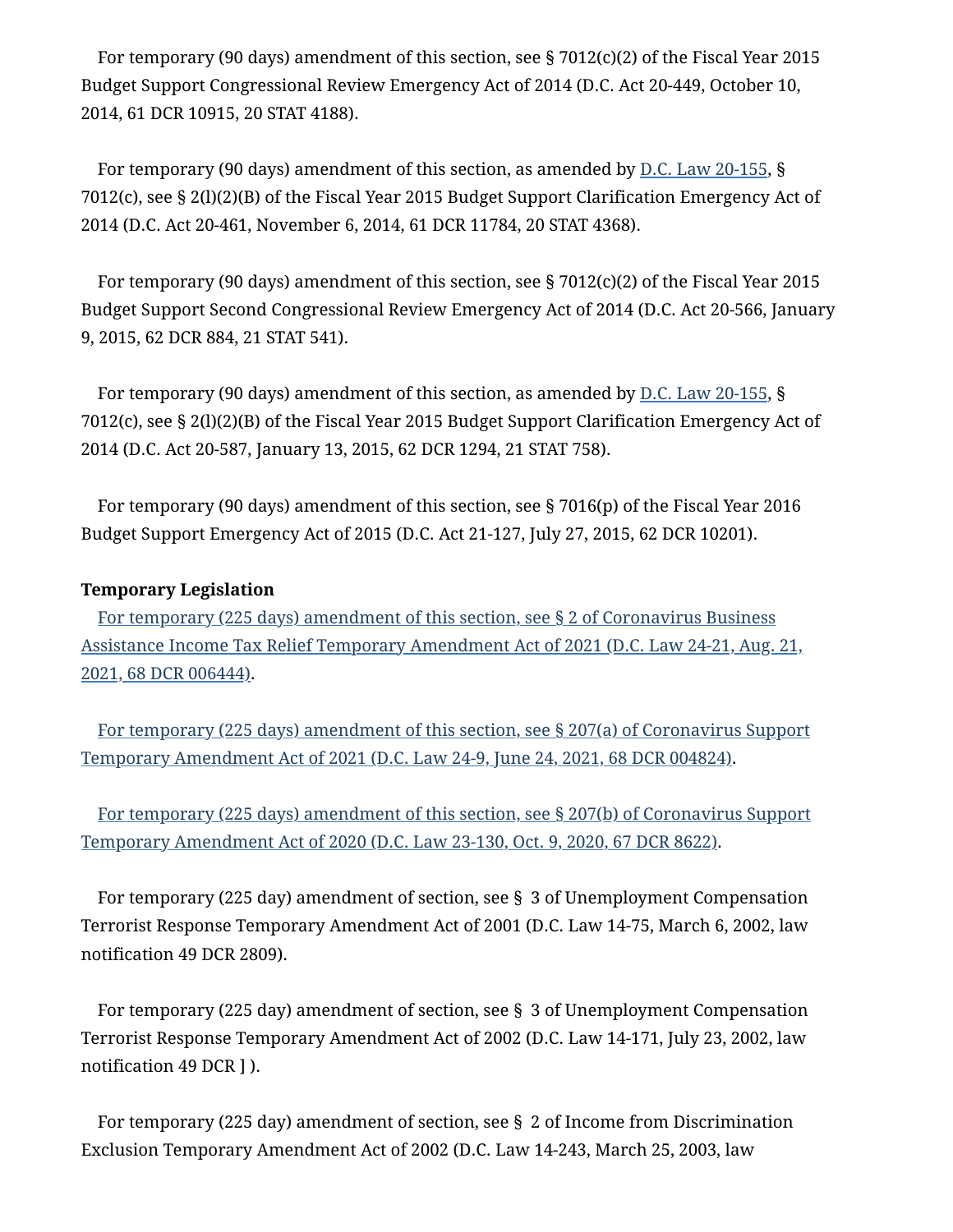notification 50 DCR 2756).

For temporary (225 day) amendment of section, see § 2 of Income from Discrimination Exclusion Temporary Amendment Act of 2003 (D.C. Law 15-86, March 10, 2004, law notification 51 DCR 3378).

Section 3 of D.C. Law 17-277, in subsec. (a)(2), added subpar. (Y) to read as follows: "(Y) The amount received by a taxpayer pursuant to the second section 11a of the Historic Landmark and Historic District Protection Act of 1978, effective March 2, 2007 (D.C. [Law 16-189](https://code.dccouncil.us/us/dc/council/laws/16-189); D.C. Official Code § [6-1110.02](https://code.dccouncil.us/us/dc/council/code/sections/6-1110.02)).".

Section 5(b) of D.C. Law 17-277 provided that the act shall expire after 225 days of its having taken effect.

Section 4 of D.C. Law 19-53, in subsec. (a), repealed par. (1A) and rewrote par. (1) to read as follows: "(1)(A) For taxpayers other than individuals, estates, and trusts, interest upon the obligations of a state, territory of the United States, or any political subdivision thereof, but not including the District, shall be included in the computation of District gross income. "(B) For individuals, estates, and trusts, interest upon the obligations of a state, territory of the United States, or any political subdivision thereof, but not including the District, acquired by the taxpayer on or after January 1, 2012, shall be included in the computation of District gross income. "(C) Nothing in this paragraph shall be construed as repealing or limiting the provisions of  $\S$  [9-921](https://code.dccouncil.us/us/dc/council/code/sections/9-921).".

Section 15(b) of D.C. Law 19-53 provided that the act shall expire after 225 days of its having taken effect.

Section 3(a) of D.C. Law 19-172 provided that the Chief Financial Officer shall recognize as fiscal year 2013 revenue \$1,100,000 from the General Fund of the District of Columbia balance at the end of fiscal year 2012, which shall be allocated to fund the fiscal effect of the extension of time, relating to the computation of gross income tax, set forth in D.C. Law 19-172, § 3(b).

Section 3(b) of D.C. Law 19-172 amended (a)(1)(B) to read as follows:

"(a)Gross income. The words 'gross income' shall have the same meaning as defined in  $\S$  61 of the Internal Revenue Code of 1986. In addition to the items specifically included or excluded by reference to § 61(b) of the Internal Revenue Code of 1986, the following items shall also be included or excluded in the computation of District gross income: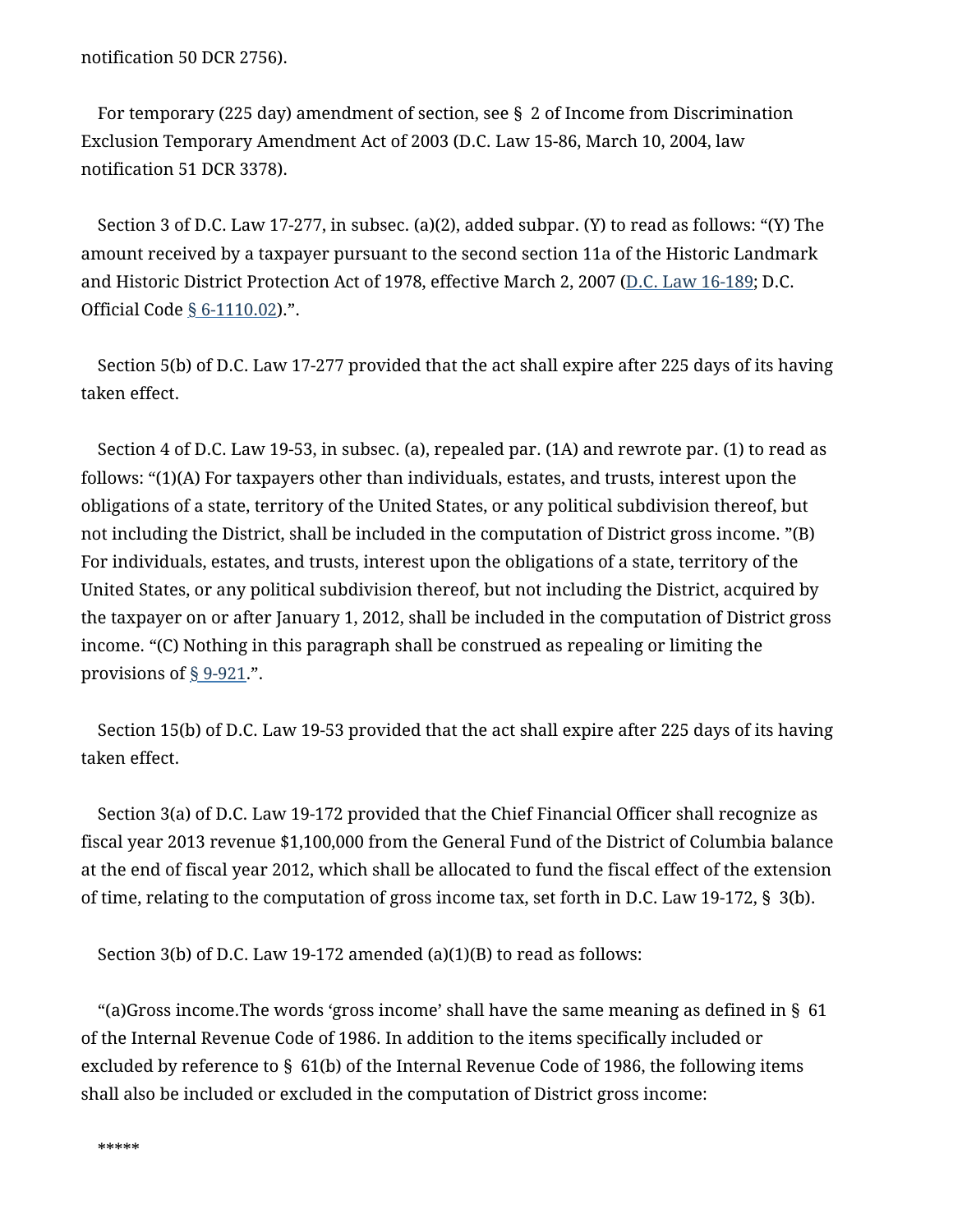"(B) For individuals, estates, and trusts, interest upon the obligations of a state, territory of the United States, or any political subdivision thereof, but not including the District, acquired by the taxpayer on or after January 1, 2013, shall be included in the computation of District gross income."

Section 7(b) of D.C. Law 19-172 provided that the act shall expire after 225 days of its having taken effect.

For temporary (225 days) amendment of this section, see §§ 2(b) and 3 of the Tax Exemption for Teacher Awards Temporary Act of 2013 (D.C. Law 20-90, February 22, 2014, 61 DCR 322).

For temporary (225 days) amendment of this section, see § 2(m) of the Fiscal Year 2015 Budget Support Clarification Temporary Amendment Act of 2014 (D.C. Law 20-179, March 7, 2015, 62 DCR 424).

### **Short Title**

Section 7081 of D.C. [Law 20-61](https://code.dccouncil.us/us/dc/council/laws/20-61) provided that Subtitle H of Title VII of the act may be cited as the "Out-of-State Municipal Bond Tax Repeal Act of 2013".

Short title: Section 7120 of D.C. [Law 18-111](https://code.dccouncil.us/us/dc/council/laws/18-111) provided that subtitle J of title VII of the act may be cited as the "Recovery Act Tax Deduction Decoupling Act of 2009".

Short title: Section 8151 of <u>D.C. [Law 19-21](https://code.dccouncil.us/us/dc/council/laws/19-21)</u> provided that subtitle P of title VIII of the act may be cited as "Interest Earned on Out-of-State Bonds Act of 2011".

Short title of subtitle JJ of title I of Law 16-33: Section 1290 of D.C. [Law 16-33](https://code.dccouncil.us/us/dc/council/laws/16-33) provided that subtitle JJ of title I of the act may be cited as the Disabled Persons Tax Reduction Act of 2005.

### **References in Text**

Section 205 or 206 of the Housing Act of 2001, referred to in subsec. (a)(2)(R), probably means section 205 or 206 of D.C. [Law 14-114](https://code.dccouncil.us/us/dc/council/laws/14-114), the Housing Act of 2002, which is classified to §§ [42-2851.05](https://code.dccouncil.us/us/dc/council/code/sections/42-2851.05) and [42-2851.06](https://code.dccouncil.us/us/dc/council/code/sections/42-2851.06).

#### **Editor's Notes**

Applicability and expiration of §§ 1292 and 1293 of D.C. [Law 16-33](https://code.dccouncil.us/us/dc/council/laws/16-33): Sections 1292 and 1293 of <u>D.C. Law 16-33</u>, as amended by <u>D.C. Law 17-219</u>, § 7068(j), (k), provided:

"Sec. 1292. Conditional applicability.

"(a) Section 1291 shall apply for taxable years beginning after September 30, 2005.